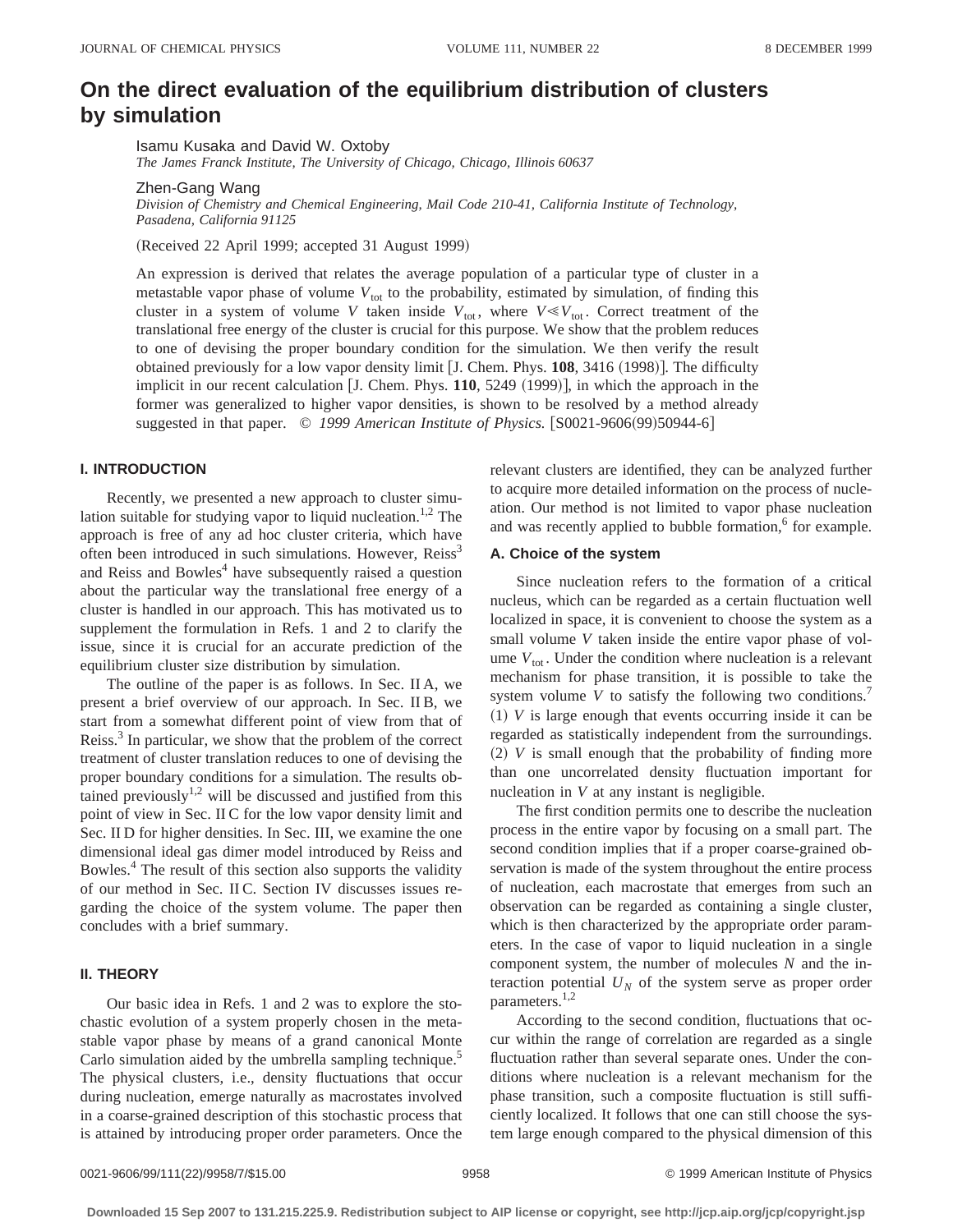fluctuation to satisfy the first condition without violating the second. That these two conditions can be satisfied simultaneously over a wide range of system volumes is an intrinsic property of the system and hence no arbitrariness is introduced by a particular choice of the system volume. On the other hand, such a choice of the system becomes progressively more difficult as the system approaches the spinodal or the critical region. In such cases, however, nucleation is no longer a relevant mechanism for the phase transition and the concept of cluster is unlikely to be useful.

## **B. Cluster size distribution**

The approach outlined above allows us to evaluate directly by simulation the probability  $p_c$  of finding a cluster in *V*. Since one is frequently interested in evaluating the average number  $n_c$  of clusters in  $V_{\text{tot}}$ , it becomes necessary to relate  $p_c$  obtained from a simulation that focuses on *V* to  $n_c$ in the whole vapor of volume  $V_{\text{tot}}$ , where  $V \ll V_{\text{tot}}$ . If we divide  $V_{\text{tot}}$  into cells of equal volume *V*, the first condition of choosing *V* seems to suggest at first sight that  $n_c$  is given by the product of the number of the cells  $V_{\text{tot}}/V$  times the probability  $p_c$  of finding a cluster in the system of volume  $V$ ,

$$
n_c(N, U_N) = \frac{V_{\text{tot}}}{V} p_c(N, U_N).
$$
 (1)

Whether or not Eq.  $(1)$  is valid depends of course on the particular simulation method used to determine  $p_c$ . Strictly speaking,  $p_c$  in Eq. (1) should be referred to as the probability density, which could be made explicit by multiplying both sides of Eq.  $(1)$  by  $dU$ , the infinitesimal interval for the potential energy. In the following, we shall not concern ourselves with such details since they bear no consequences for the main issues we wish to address.

For the sake of clarity, we introduce the following notation. Let  $p^{\otimes}$ ,  $p^{\odot}$ , and  $p^{\Box}$  denote the probabilities of finding the system *V* at  $(N, U_N)$  in a simulation carried out in a rigid container, by fixing a particular molecule at the center of the container, and under periodic boundary conditions, respectively. For example, Reiss<sup>3</sup> focused his attention on  $p^{\otimes}$  and argued that Eq. (1) is incorrect if  $p^{\otimes}$  is used for  $p_c$ . To rectify the error, he derived an expression for the correction factor by considering a continuous translation of the system container  $V$  in  $V_{\text{tot}}$  while avoiding redundant enumeration of configurations.<sup>3</sup> He then attempted to relate  $p^{\otimes}$  to  $p^{\odot}$  in order to analyze the approach in Ref. 1 which involves  $p^{\circlearrowright}$ .

We believe that Reiss's method<sup>3</sup> is impractical since the correction factor involves parameters that can be estimated, if at all, only approximately by simulation. The use of  $p^{\otimes}$  is also inadvisable since the quantity as defined above reflects artificial surface effects arising from the interaction between the cluster and the container wall of *V*. In the following, we present an alternative approach to the problem. Instead of focusing on a particular simulation method and trying to estimate the correction factor appropriate for that method, our aim is to devise a simulation method for which Eq.  $(1)$  is valid.

First, we must understand what  $p_c$  in Eq.  $(1)$  represents. Note that a given cluster can migrate throughout the vapor phase. Because the physical dimension of the cluster is negligible compared to  $V_{\text{tot}}$  ( $V_{\text{tot}}$  can be made arbitrarily large), the surface effect arising from the interaction between the cluster and the container wall of  $V_{\text{tot}}$  can be ignored, and one concludes that the cluster can be found anywhere in  $V_{\text{tot}}$  with equal probability. Let us focus on one such cluster and mark one of its molecules. The probability density of finding this tagged molecule at a given position in  $V_{\text{tot}}$  is uniform throughout  $V_{\text{tot}}$  and is given by  $1/V_{\text{tot}}$ . Thus, the probability that an observer who focuses solely on the system of volume *V* finds this tagged molecule somewhere in *V* is  $V/V_{\text{tot}}$ . When there are exactly  $n_c$  such clusters, and hence  $n_c$  tagged molecules, the probability of finding exactly one such cluster is given by

$$
p_c = n_c \frac{V}{V_{\text{tot}}} \left( 1 - \frac{V}{V_{\text{tot}}} \right)^{n_c - 1},\tag{2}
$$

where we have assumed that clusters do not interact with each other. In this probability  $p_c$ , a situation where more than one tagged molecule is found in *V* is excluded, since according to our specification of macrostates, the system is then regarded as containing one large cluster rather than separate smaller ones. Taking the thermodynamic limit of  $V/V_{\text{tot}} \rightarrow 0$  at a fixed value of  $n_c/V_{\text{tot}}$ , Eq. (2) becomes

$$
p_c = n_c \frac{V}{V_{\text{tot}}} \exp\left(-\frac{V}{V_{\text{tot}}} n_c\right) = \frac{V}{V_{\text{tot}}} n_c,
$$
 (3)

where we made use of the fact that  $n_c V/V_{\text{tot}} \ll 1$ , i.e., cluster formation is rare, in a vapor phase in which nucleation is the relevant mechanism for phase transition.

In reality, the number  $n_c$  of the clusters in question fluctuates, which amounts to replacing  $n_c$  in Eq. (3) by its average. By allowing the cluster to assume all the microstates that are consistent with the prescribed values of the order parameters  $N$  and  $U_N$  at each fixed position of the tagged molecule, we obtain from Eq.  $(3)$ ,

$$
p_c(N, U_N) = \frac{V}{V_{\text{tot}}} n_c(N, U_N), \tag{4}
$$

where  $p_c$  and  $n_c$  in Eq. (4) now have the same meaning as the corresponding quantities in Eq.  $(1)$ , indicating that both equations are equivalent. How  $N$  and  $U_N$  is calculated for a given density fluctuation becomes clear in what follows.

Thus, the  $p_c$  that satisfies Eq. (1) is the probability of finding a cluster that is characterized by  $(N, U_N)$  with its position, arbitrarily defined as that of the tagged molecule, being found anywhere in *V* with uniform probability. The problem of correctly handling the translational free energy of a cluster then reduces to one of devising a simulation technique that assigns such uniform probability to the cluster when its tagged molecule is confined to *V*. Once this is accomplished,  $p_c$  obtained from the simulation can be used in Eq.  $(1)$ .

The derivation of Eq.  $(4)$  indicates that Eq.  $(1)$  holds whether or not we divide  $V_{\text{tot}}$  into cells of equal volume. In this tagged molecule picture, the division by  $V$  in Eq.  $(1)$  can be regarded as ''deactivating'' the translation of the cluster in  $V$ , while multiplication by  $V<sub>tot</sub>$  amounts to releasing that cluster to  $V_{\text{tot}}$  so that it can be found anywhere in the vapor phase  $V_{\text{tot}}$  with uniform probability.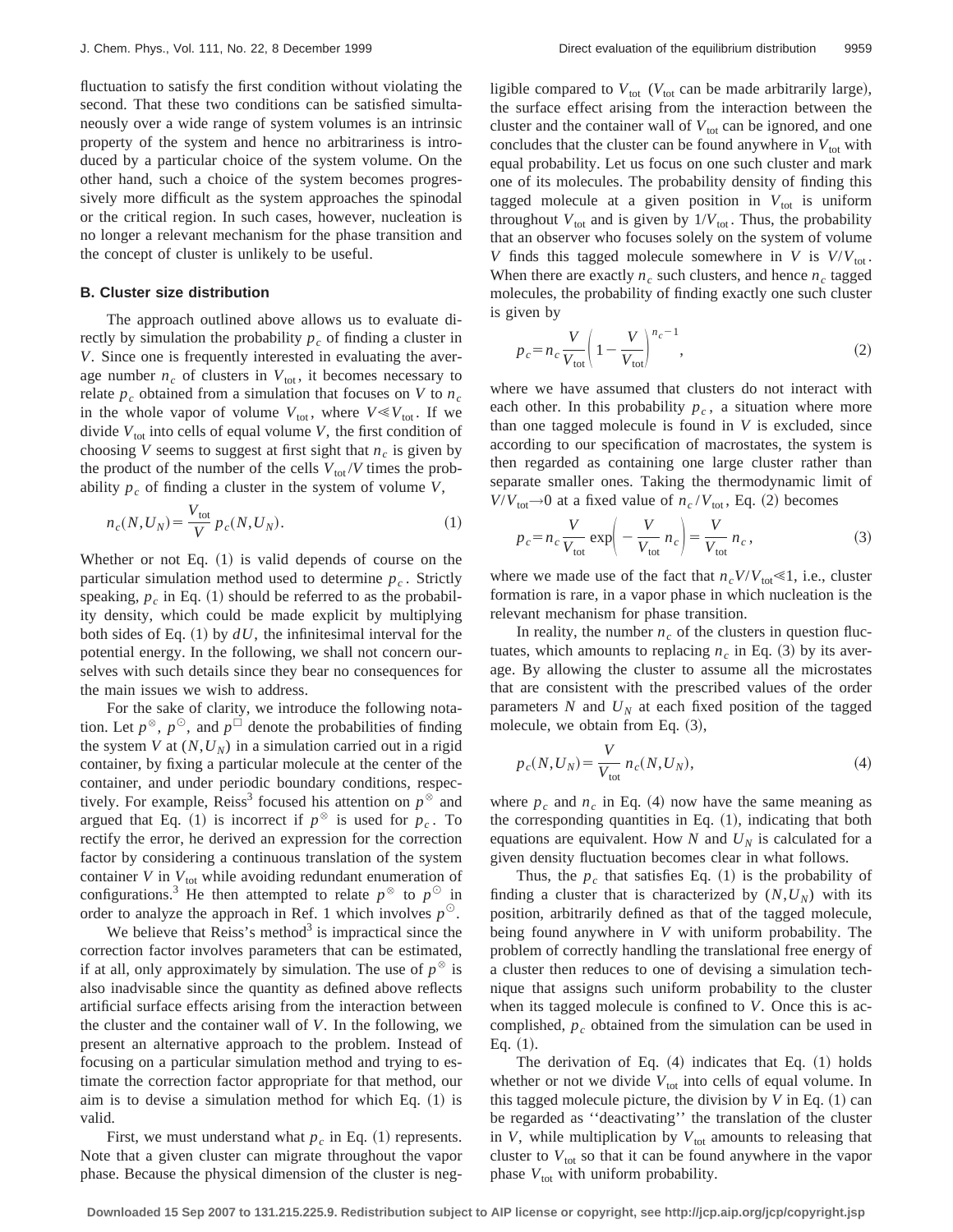The removal of redundancy in Reiss's approach<sup>3</sup> corresponds to the deactivation of the translational degrees of freedom from  $p^{\otimes}$ . In his method that focuses on  $p^{\otimes}$ , however, this cannot be achieved by the simple division by *V* since the cluster is confined entirely in the rigid container and hence the probability of finding the tagged molecule is not uniform in *V* due to the artificial surface effects arising from the interaction between the container wall and the molecules inside. The surface effects also affect the properties of the cluster in a nontrivial manner, rendering an accurate prediction of  $p_c$  from  $p^{\otimes}$  formidable, if not impossible. This inaccuracy of the method is in fact the basis of his criticism of our approach.<sup>3</sup> However, it should be clear that the difficulty arises entirely from the particular manner the translational free energy is handled in his approach. In the following, we show how this difficulty can be avoided by rather simple procedures.

#### **C. Low density limit**

When nucleation takes place at a very low vapor density, molecules form very compact clusters. Fluctuations with long wavelengths are then expected to be unimportant in nucleation and one can suppress such fluctuations in a simulation by choosing *V* sufficiently small that  $n_vV \le 1$ , where  $n<sub>v</sub>$  is the number density of molecules in the vapor. When a simulation is carried out in such a small volume,  $N$  and  $U_N$ correlate strongly and we can characterize the cluster by *N* alone.<sup>1</sup>

Under such circumstances, the vapor phase can be regarded as an ideal gas mixture of clusters of various sizes, and translation of the cluster is essentially a free translation. It is then most straightforward to evaluate  $p^{\circ}$  first and relate it to  $p_c$ . In particular,  $p_c$  can be obtained from  $p^{\circ}$  by analytically integrating with respect to the coordinates of the molecule thus fixed over *V* while purposefully ignoring the interaction between the system wall and the cluster, leading to

$$
p_c(N) = \frac{1}{C} V p^{\circlearrowleft}(N),\tag{5}
$$

where *C* is the normalization constant for  $p_c$ . Note that configurations in which a part of the cluster lies outside the system  $(Fig. 1$  in Ref. 3) are correctly taken into account upon this analytical integration. The normalization constant in Eq.  $(5)$  was obtained in Ref. 1 and the resulting expression for  $p_c$  is given by<sup>1</sup>

$$
p_c(0) = \frac{p^{\odot}(1)}{p^{\odot}(1) + zV\sigma},
$$
  
\n
$$
p_c(N) = \frac{zVp^{\odot}(N)}{p^{\odot}(1) + zV\sigma} \quad (N = 1,...,N_{\text{cut}}),
$$
 (6)

where *z* is the fugacity of the vapor and reduces to  $n<sub>v</sub>$  in an ideal gas. We note that *z* in the present paper corresponds to  $z\Omega$  in Ref. 1, where  $\Omega$  arises from the orientational coordinates of a molecule. We also defined

$$
\sigma \equiv \sum_{N=1}^{N_{\text{cut}}} p^{\odot}(N). \tag{7}
$$

The somewhat complicated expression in the denominator of Eq.  $(6)$  arises from the upper bound  $N<sub>cut</sub>$  on the number of molecules allowed in the system, a condition necessary to confine the system to a metastable state, and also from the fact that  $p^{\circ}$ , by construction, is not defined at  $N=0$ . The necessity of the term  $p_c(N=0)$  becomes clear if we recall that the system contains no molecules for most of the time because of the condition  $n_vV \ll 1$ .

One can avoid surface effects arising from the interactions between the cluster and the system wall in evaluating  $p^{\odot}$  by choosing the volume *V* large enough to accommodate the cluster. This was in fact the approach in Ref. 1. Thus, we have shown that the method of Ref. 1 becomes exact in the low density limit.

An alternative to fixing the position of a molecule is to fix the center of mass of the system. However, there is a one to one correspondence between the coordinate system  $(\mathbf{r}_1, \dots, \mathbf{r}_N)$  and  $(\mathbf{R}, \mathbf{r}_1 - \mathbf{R}, \dots, \mathbf{r}_N - \mathbf{R})$ , where  $\mathbf{r}_i$  is the position of the *i*th molecule in the cluster and **R** is the center of mass of the cluster so that **r**<sub>*i*</sub> satisfies  $\Sigma_i(\mathbf{r}_i - \mathbf{R}) = 0$ . Strictly speaking, one must also transform the limit of integrations along with the coordinate system. However, in the low density limit where clusters are compact, physical properties of a cluster are insensitive to the actual choice of the boundary condition and one can choose the system as a spherical region centered around the origin irrespective of the particular choice of the coordinate system. Thus, the choice of the coordinate system is entirely a matter of convenience in performing the configurational integral rather than a fundamental one. We found that simulation is considerably simpler to implement if a molecule is fixed, since the position of the center of mass changes discontinuously upon trial creation or annihilation of a molecule in a grand canonical Monte Carlo simulation.

Recently,  $Reiss<sup>3</sup>$  and Reiss and Bowles<sup>4</sup> claimed that the analytical integration performed in arriving at Eq.  $(6)$  introduces redundancy in evaluating the configurational integral. However, what they actually showed is that the analytical integration is invalid if  $p^{\otimes}$  is used. Clearly, their criticism does not apply to our method which uses  $p^{\odot}$ .

Reiss and Bowles<sup>4</sup> further argued that one should not use  $p^{\odot}$  with the tagged molecule at the center of the system. Their reasoning, however, is erroneous as we now discuss. They questioned the possibility of labeling the molecules and proposed to define the location of the cluster by the position of a spherical container large enough to encapsulate the cluster and centered around a molecule chosen arbitrarily in the cluster. Then, the translation of a cluster was identified as the translation of the container. To argue for ''positional redundancy,'' they considered a translation in which the center of the container jumps from one molecule to the other with all of the molecules fixed in space. Clearly, this virtual translation of the container does not lead to a new configuration, and hence results in a redundant enumeration of configurations. According to Reiss and Bowles,<sup>4</sup> if all *N* molecules in the cluster remained in the lens-shaped region formed by the container before the translation and that after the translation, this redundancy is properly removed by the factor of *N*! present in the classical partition function. However, they

**Downloaded 15 Sep 2007 to 131.215.225.9. Redistribution subject to AIP license or copyright, see http://jcp.aip.org/jcp/copyright.jsp**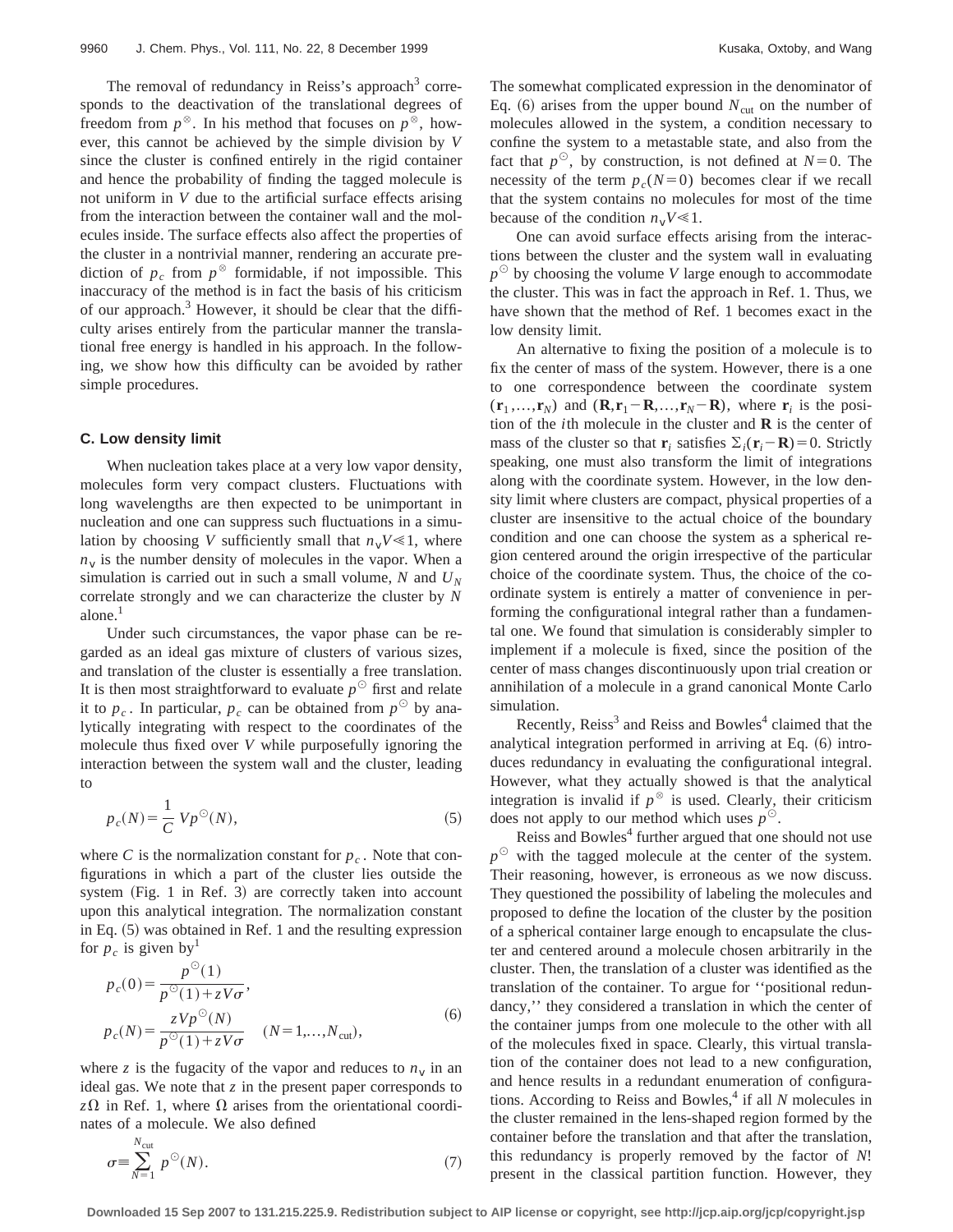claim that if some of the molecules are not contained in the lens-shaped region, the situation cannot be remedied by the *N*! factor and that the so-called ''positional redundancy'' arises.

The redundancy Reiss and Bowles asserted, however, is an artifact of the virtual translation that should not be considered in the first place. In fact, there is nothing in our approach or in the classical partition function that would require or validate such a virtual translation. They argue for this procedure on the grounds that molecules cannot be labeled because identical particles are inherently indistinguishable and that the container is the only feature that allows one to locate the cluster.

Their criticism, however, is based entirely on a misconception regarding the notion of indistinguishability of identical particles. Thus, it is helpful to clarify the precise meaning of this notion as embodied in quantum mechanics and how it manifests itself in classical statistical mechanics.

First, we recall that in quantum mechanics, the notion of indistinguishability of identical particles is realized through a postulate that a state ket of the system be either symmetric or antisymmetric with respect to the exchange of any pair of the identical particles depending on the statistics these particles obey.<sup>8</sup> Second, when the quantum mechanical partition function is evaluated using the symmetrized or the antisymmetrized state kets and the classical limit is taken, one observes that the *N*! factor is the only signature left behind by these state kets that implement the actual indistinguishability of identical particles.<sup>9,10</sup> As a result, the classical partition function involves explicitly the coordinates of labeled particles without any symmetrization of these coordinates. It follows that in evaluating this partition function, one can simply label the identical particles in an arbitrary fashion and then correct for any effect arising from their actual indistinguishability by the *N*! factor.

Reiss and Bowles<sup>4</sup> assert that "positional redundancy" exists by considering the virtual translation of the container when the labels on the molecules are erased. The above argument clearly indicates, however, that it is neither necessary nor valid to consider such a procedure and that the correct procedure is to label the molecules and consider a translation that actually moves these labeled molecules.

Thus, it is completely acceptable to identify the position of the cluster as the position of a molecule chosen arbitrarily in this cluster, say molecule 1, as is done in our approach. Then, the translation of the cluster necessarily accompanies the change in the position of this molecule and there is no need to consider the virtual translation of the container; thus there is no ''positional redundancy.''

We reiterate here that in quantum mechanics, the notion of indistinguishability of identical particles is implemented by means of the symmetrization postulate, *not* by ''erasing the labels'' of the molecules and that, in the classical limit, the only consequence of this symmetry requirement imposed on the state kets is the appearance of the *N*! factor. One cannot even write down the Hamiltonian or the partition function without labeling the particles first.

Reiss and Bowles<sup>4</sup> clearly indicated that our method is exact if the molecules can be labeled and that nothing is wrong with our method except for ''positional redundancy.'' We have shown here that identical molecules can indeed be labeled and that ''positional redundancy'' does not arise in our approach; hence their criticism does not apply.

 $Reiss<sup>3</sup>$  and Reiss and Bowles<sup>4</sup> further criticized the results obtained in this section, claiming that it is inapplicable for higher vapor densities and it becomes approximately correct only in the low density limit where the cluster is compact. It should be emphasized here that the method described in this section is intended for this compact cluster limit in the first place and the case of higher vapor densities is handled separately in Sec. II D. Clearly their criticism is misguided, and arises from a misinterpretation of the proposed method and its intended range of applicability.

#### **D. Higher densities**

If the density is higher, the condition  $n_vV \ll 1$  cannot be satisfied by a volume *V* that is large enough compared to the physical dimension of the cluster. In addition, interaction between a cluster and the surrounding vapor cannot be ignored and the translation of the cluster is no longer a free translation, rendering the above described procedure inapplicable. Nonetheless, since the modes of fluctuation accessible to the cluster are determined by the relatively short range correlations between the cluster and its surroundings, physical properties of the cluster, including the way this cluster explores its translational degrees of freedom in the vapor phase, are correctly reproduced if *V* is large enough to include the surrounding vapor as well as the cluster, and if the surface effect is eliminated. A straightforward way to achieve this is to impose periodic boundary conditions. Thus,

$$
p_c(N, U_N) = p^{\Box}(N, U_N). \tag{8}
$$

In fact, the tagged molecule can be found in *V* with uniform probability in this case.

In this method, the cluster explores its translational degrees of freedom without our conscious effort to activate it. Hence the criticism by Reiss and Bowles is again not relevant.

Just how large  $V$  must be to ensure Eq.  $(8)$  still remains to be seen. Despite such uncertainty, the use of  $p^{\Box}$  seems more appropriate than the alternative approach of approximating  $p_c$  by  $p^{\otimes}$  evaluated in a sufficiently large volume *V*, since the surface effect in  $p^{\otimes}$  decreases only as  $V^{-1/3}$  when compared to the volume term. Again, configurations in which part of the cluster lies outside the system as suggested by Fig. 1 in Ref. 3 are correctly taken into account under periodic boundary conditions.

In the usual implementation of periodic boundary conditions, the interaction potential is truncated at some cutoff distance and the interaction beyond this distance is treated in a mean field fashion $11$  by assuming that the density beyond the cutoff distance is the same as the overall density of the system rather than that of the surrounding vapor, which may lead to a small but artificial volume dependence of  $p^{\Box}$ . However, if the system is large enough, the difference in the densities becomes negligible. Also, since the dominant intermolecular interaction comes from molecules within the cutoff, the error introduced by the above mentioned mean field approximation is expected to be small.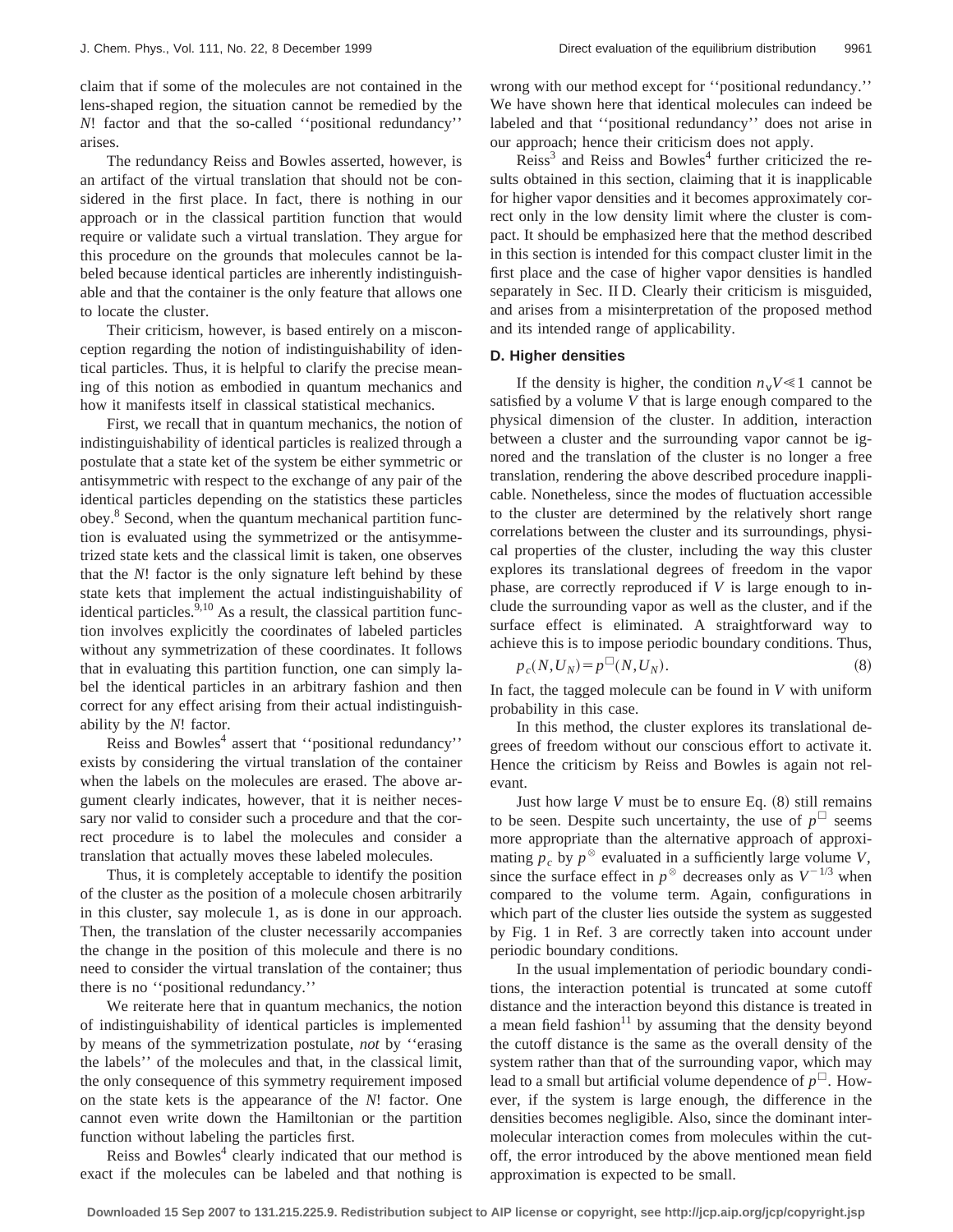The use of periodic boundary conditions is ubiquitous in the literature. It was also already suggested in Ref. 2. Since our primary goal in Ref. 2 was to identify the appropriate order parameters in describing vapor to liquid nucleation, however, we adopted a less accurate method of confining the cluster in a rigid container of relatively small volume and evaluated  $p^{\otimes}$ . As mentioned earlier, it is unsatisfactory to use  $p^{\otimes}$  for  $p_c$  in Eq. (1), especially when *V* is small. Our choice in Ref. 2 was dictated solely by the required computational effort, and there is no fundamental reason not to use periodic boundary conditions with a sufficiently large system volume.

It is worthwhile to investigate systematically the volume dependence of the predicted value of  $p_c$ . In the case of vapor to liquid nucleation of the truncated and shifted Lennard-Jones potential (obtained by truncating the potential at 2.5 times the Lennard-Jones diameter and shifting the potential upward so that it is zero at this cutoff), ten Wolde and Frenkel suggested that a system with 864 molecules is sufficient to eliminate the volume dependence.<sup>12</sup> The required size in the case of crystallization from a melt, however, is considerably larger. $13,14$ 

We reiterate here that a large enough *V* can be chosen without violating the second condition of choosing *V* as discussed earlier. In this respect, we recall that *N* and  $U<sub>N</sub>$  remain the appropriate order parameters irrespective of the system size, as we demonstrated in Ref. 2. In particular,  $U_N$ continues to characterize the spatial extent of the cluster when a larger system volume is chosen.

#### **III. ONE DIMENSIONAL IDEAL GAS**

Reiss and Bowles<sup>4</sup> examined a one dimensional ideal gas dimer model and claimed that their results disprove the validity of the results described in Sec. II C. In this section, we point out an inconsistency in their analysis and confirm that our method does yield the correct expression for the partition function of the dimer, and hence the correct equilibrium cluster size distribution.

The model consists of a dimer of ideal gas molecules confined in a line of length *L*. From the outset, it must be remembered that the method described in Sec. II C is intended for a compact cluster and that it should not be applied to the cases where clusters are not compact. This excludes the case where molecules are truly noninteracting. Nonetheless, the model warrants a closer look since it clearly exposes the flaw in their argument while supporting our method.

To analyze our approach described in Sec. II C, Reiss and Bowles chose a cell of length 2*h* and confined the molecules to this cell. They obtained the partition function *Q* in two ways. In one method, they first considered the configurations of the two molecules with the center of mass fixed at the center of the cell, and then moved the center of mass within the line segment *L*. Parenthetically, we note that they also considered translation of the cell while fixing the location of the center of mass. They found that such translation should not be considered since the whole set of configurations produced in this manner is redundant. This is expected since the translation of the cluster is already accounted for by that of the center of mass. In the other method, they first considered arbitrary configurations of the two molecules in the cell for a fixed location of this cell, and then considered the translation of this cell while avoiding the redundant enumeration of the configuration of the molecules. The resulting expression of  $Q$  is given in their Eq.  $(16)$ , which reads

$$
Q = \frac{2hL}{\Lambda^2},\tag{9}
$$

where  $\Lambda$  is the thermal wavelength. Equation (9) also follows from their Eqs.  $(17)–(19)$ .

To make a comparison between their result and the prediction of our method, Reiss and Bowles then examined our method using a cell of length 2*h*. However, this choice of cell introduces inconsistency in their comparison of the two methods. We postpone discussing the problem in their analysis and first proceed to obtain an expression for *Q* using our method with this choice of cell.

The method described in Sec. II C prescribes the following procedure for evaluating the partition function of the dimer. By allowing molecule 2 to be anywhere in the interval  $[-h,h]$ , while fixing molecule 1 at the origin taken at the center of the cell, we have the following contribution to the partition function

$$
\frac{1}{2!\,\Lambda^2} \int_{x_1=0} dx_2 = \frac{h}{\Lambda^2},\tag{10}
$$

where  $x_i$  denotes the position of the *i*th molecule and the integration is taken under the condition that  $x_1=0$ . The next step is to analytically integrate Eq.  $(10)$  with respect to  $x_1$ , which results in

$$
\frac{2h^2}{\Lambda^2}.\tag{11}
$$

To calculate the partition function *Q* of the dimer when it is confined in the line of length  $L$ , we multiply Eq.  $(11)$  by *L*/2*h*, which can be regarded as the number of cells of length 2*h* spanning the whole *L*. Alternatively, the division by 2*h* deactivates the translation of the cluster when it is confined to the segment  $[-h,h]$ . Multiplication by *L* releases the cluster into the line of length *L*. In doing so, we ignored the surface effect since *L* can be taken to satisfy  $h \ll L$ . In any event, we finally obtain

$$
Q = \frac{hL}{\Lambda^2},\tag{12}
$$

which differs from Eq.  $(9)$ .

Based on the discrepancy between Eqs.  $(9)$  and  $(12)$ , Reiss and Bowles claimed that our method, which yields Eq.  $(12)$  was in error. However, the cluster involved in their method, which leads to Eq.  $(9)$ , and the one they considered to examine our method are different, although both methods employ the cell of length 2*h*. In fact, they used a constraint  $|x_1-x_2| \le 2h$  for the former, while the constraint they used in the latter is  $|x_1-x_2| \leq h$ . It is an overlook of this difference that has led Reiss and Bowles to the erroneous assertion regarding the validity of our method. If they had used the constraint  $|x_1-x_2| \leq h$  consistently throughout, they would have obtained the result identical to Eq.  $(12)$ , since it amounts to replacing  $2h$  in Eq.  $(9)$  by  $h$ .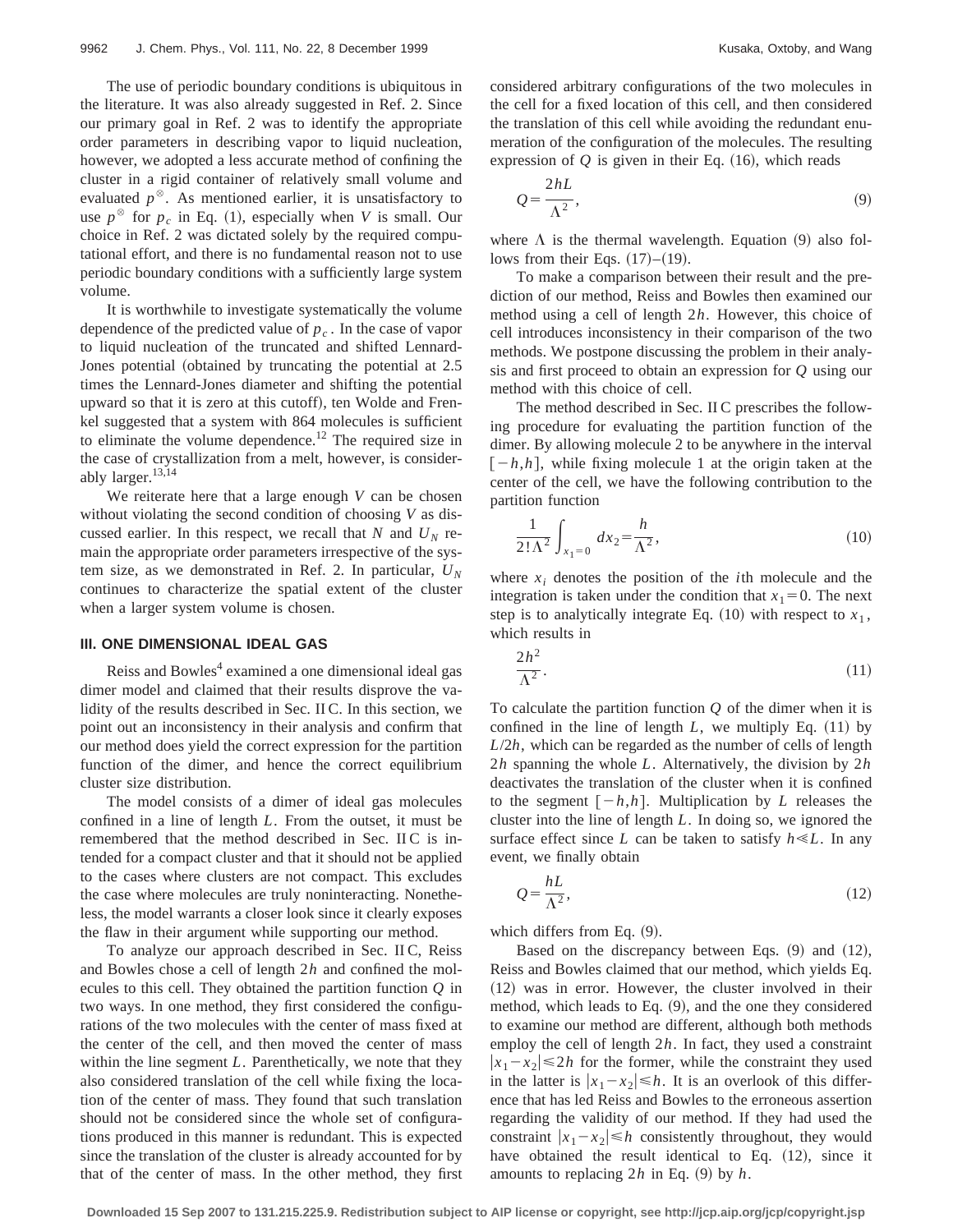To demonstrate the validity of Eq.  $(12)$ , we note that the cluster involved in arriving at Eq.  $(12)$  can be regarded as two molecules constrained to be within distance *h* of each other and confined in a line of length *L*. The partition function for the dimer is given by

$$
Q = \frac{1}{2! \Lambda^2} \int_0^L dx_1 \int_0^L dx_2 \Theta(h - |x_1 - x_2|), \tag{13}
$$

where  $\Theta$  is the step function. Employing the center of mass system,

$$
X = \frac{1}{2}(x_1 + x_2),
$$
  
\n
$$
Y = x_2 - X = \frac{1}{2}(x_2 - x_1),
$$
\n(14)

for which the Jacobian is  $\frac{1}{2}$ , we get

$$
Q = \frac{1}{2! \Lambda^2} 2 \int_0^L dX \int_{-h/2}^{h/2} dY = \frac{hL}{\Lambda^2},
$$
 (15)

which is identical to Eq.  $(12)$ . Thus, we see that the method described in Sec. II C indeed yields the correct result for the partition function of the dimer.

Finally, we note that the resulting partition function *Q* depends on the cell length *h*. This reflects the fact that we have applied the method of Sec. II C outside its intended range of applicability, as we pointed out at the beginning of this section. In other words, *h* has dual purpose in the present model in that it specifies the maximum separation of the two molecules as well as the cell length. If there is an interaction potential that favors configurations with  $|x_1-x_2| \le h$ , then there will be no *h* dependence.

# **IV. CHOICE OF THE SYSTEM VOLUME**

Reiss and Bowles<sup>4</sup> claimed that "there is no way to escape the use of a model, short of a full and direct molecular dynamics simulation of the macroscopic nucleating system.'' It should be noted that this is nothing more than a semantic discussion of the word ''model.'' Nucleation is a dynamical process and trying to describe it using equilibrium clusters and transition rates among them might itself be considered as the use of a model. Even in a full and direct molecular dynamics simulation, one would still have to specify how the process of nucleation is detected. Otherwise, nothing can be said about the rate of nucleation from such simulations. Here again, one might argue that the reference to the detection method itself implies the use of a model. Such semantics regarding the word ''model,'' however, bears no relevance to our goal of understanding nucleation. As we have already indicated in earlier publications,<sup>1,2,6</sup> the point we have been emphasizing is that our method does not involve any ad hoc cluster criteria regarding the microscopic details of the cluster, such as the intermolecular distance.

Reiss also argued that the two conditions we imposed on *V* are very specific requirements and that choosing a particular system volume necessarily introduces an arbitrariness and cluster definition. $3 \text{ In what follows, we show that this is not}$ the case. The point we make is that a wide range of choice exists for *V* so that the physical reality of a nucleation process predicted using a certain *V* is independent of the actual choice of *V*.

In the low density limit, we characterized a cluster by *N* alone. In this case, there is a small volume dependence in the predicted cluster size distribution, since fluctuations with longer wavelength become more easily accessible to the system as the system becomes larger. This aspect was indicated in Ref. 1 as the volume dependence of the ''focus of the coarse-grained description.'' In the low density limit, this volume dependence can be made completely negligible since one can always choose *V* so that  $n_vV \le 1$  without violating the two conditions on *V* indicated in Sec. II A.

For a vapor phase with a higher vapor density, the loss of focus, i.e., the volume dependence, becomes significant and one must use both  $N$  and  $U_N$  as order parameters to resolve various microstates into macrostates beyond those possible when *N* alone is used. Note that a longer wavelength fluctuation corresponds to a less negative value of  $U_N$ , while the fluctuation becomes spatially localized as  $U_N$ becomes more negative. See Fig. 1 in Ref. 2, for example. In other words,  $U_N$  characterizes the spatial extent of the cluster.

This role of  $U_N$  is expected. Note that the spatial extent of the cluster is reflected in the value of the entropy and that a system with specified values of the order parameters can be regarded as being in a constrained equilibrium. Despite the fact that nucleation is inherently a dynamical process, such equilibrium states are nonetheless relevant in describing the process.2 Thus, entropy is a function of internal energy, *V*, and *N* in a single component fluid. For given values of *V* and *N*, the internal energy then determines the entropy, i.e., the spatial extent of the cluster. If the system can exchange energy rapidly with the heat bath (the carrier gas in the case of vapor to liquid nucleation), the kinetic part of the internal energy can be replaced by its average, leaving  $U_N$  as the only variable to be considered explicitly.<sup>2</sup>

Thus, quite independent of the vapor density, we can find a wide range of system volumes over which the predicted behavior of a cluster upon nucleation is insensitive to the particular choice of *V*, though the actual values of *N* and  $U_N$  we use to characterize the cluster may change, motivating an alternative set of order parameters

$$
N_c \equiv N - n_V V, \quad U_c \equiv U_N - u_V V,\tag{16}
$$

where  $u<sub>v</sub>$  is a constant denoting the average potential energy per unit volume in the vapor phase. Note that the ''size'' of the cluster  $N_c$  is in general not an integer or even necessarily positive in this convention.

It is possible that still more order parameters in addition to those conceived here are required to achieve insensitivity to the system volume *V*. However, we note that those additional order parameters must also satisfy the conditions described in Ref. 2 and that the basic notions of our approach remain valid.

The insensitivity of the predicted behavior of a cluster upon nucleation as indicated above has a direct physical interpretation. In our approach, the volume can be regarded as determining the field of vision of the ''microscope'' by which we look at the cluster, as our derivation of Eq.  $(4)$ indicates. This insensitivity then follows simply from the fact that the phenomenon of nucleation is, to a very high degree